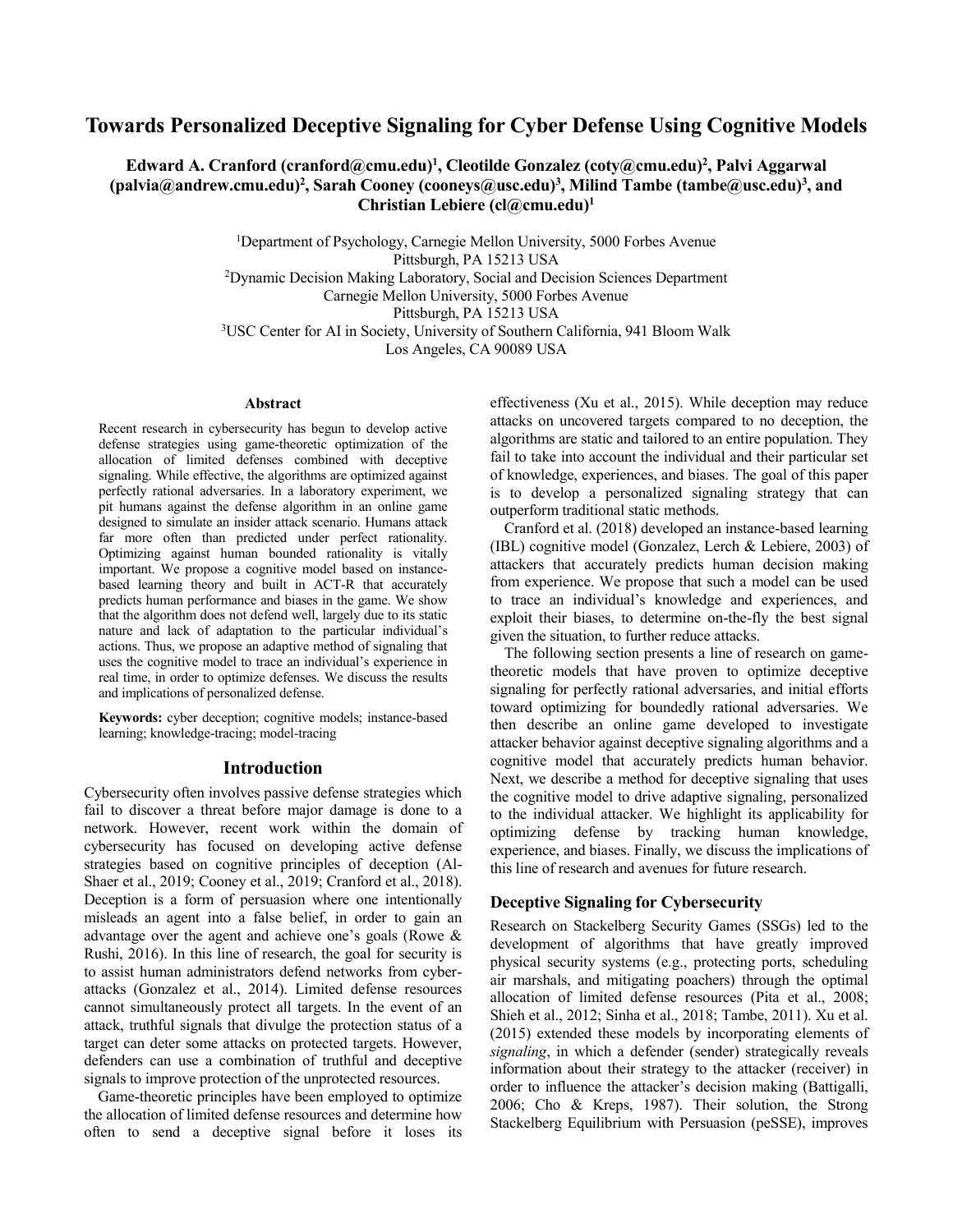defender utility against a perfectly rational attacker compared to strategies that do not use signaling. For a given target, the peSSE finds the optimal combination of bluffing (sending a deceptive message that the target is covered when it is not) and truth-telling (sending a truthful message that the target is covered) so the attacker continues to believe the bluff.

The goal of the peSSE is to reduce attacks on uncovered targets. Attackers earn a reward for successful attacks, suffer a loss for failed attacks, and earn zero for withdrawing. When a target is covered, the peSSE will always send a truthful signal. When uncovered, the peSSE will send a deceptive signal with a probability that brings the attacker's expected value of attacking, given a signal, to zero. This makes it equal to the utility of withdrawing the attack and, based on standard game-theoretic assumptions of perfect rationality, the attacker will break ties in favor of the defender and withdraw.

The peSSE is suitable for cyber defense where optimizing the probability of sending a deceptive signal can mitigate attacks on uncovered targets with little overhead. However, it is based on the assumption of perfect rationality while humans exhibit, at best, bounded rationality (Simon, 1956). To address this weakness of the peSSE, researchers have begun to develop signaling algorithms for security against boundedly rational attackers (Cooney et al., 2019). However, these algorithms do not offer substantial improvement over the peSSE in terms of reducing attacks and minimizing defender loss.

In what follows, we present an IBL cognitive model that accurately predicts human attacker behavior playing against the peSSE in a laboratory experiment. We propose that a personalized deceptive signaling scheme based on insights from the IBL model, in combination with model-tracing mechanisms, can be used to adapt defense signaling to the individual experiences of attackers at each point in time.

# **Cognitive Models of Human Attackers Playing Against Deceptive Signaling Algorithms**

The Insider Attack Game (IAG) was designed to investigate the interaction between an attacker and defender in a cybersecurity scenario (Cranford et al., 2018). As shown in Figure 1, players take the role of the attacker (a company employee) and their goal is to score points by "hacking" computers to steal proprietary data. There are six potential computers to attack, but only two security analysts (defenders controlled by a computer algorithm) that can monitor one computer each. If the player attacks a computer that is monitored, they lose points, but if the computer is not monitored then they win points. Each computer shows its reward for winning, penalty for losing, and the probability that the computer is being monitored (reflecting the SSE for the game). On each turn, the player must select a computer to attack; after which, the signaling algorithm determines whether to send a truthful signal or a deceptive signal (with the signal, the player is presented the probability that the given signal is deceptive). The player must decide whether to continue their attack or withdraw and earn zero points. Players play four rounds of 25 trials each (after an initial 5 trials of practice). The payoff structures and monitoring probabilities of the targets are different in each round. Coverage and signaling of targets were precomputed for each trial. Therefore, each individual player experiences the same coverage and signaling schedule.



Figure1: Screenshot of the IAG. The attacker is in the center surrounded by six targets. The monitoring probability is displayed as a percentage in text and represented visually by red bars, the yellow stars represent the potential reward, and the red stars represent the potential penalty.

## **Attacker Cognitive Model**

Cranford et al. (2018) developed an IBL cognitive model of the attacker using the ACT-R cognitive architecture (Anderson & Lebiere, 1998; Anderson et al, 2004). Following collection of human data in the peSSE condition, we modified this model to better represent human behavior playing the IAG. For brevity, details of the model described below, and its underlying equations, can be found in Cranford et al., while specific changes are footnoted.

In the current model, decisions are made by generalizing across past experiences, or instances, that are similar to the present situation. For the IAG, instances include slots to represent the context of the selected target, the decision, and the outcome. The context includes the monitoring probability [0.0, 1.0], reward [1, 10], penalty values [-1, -10], and warning signal [present, absent]. The possible decisions are attack or withdraw, and the outcome is the reward or penalty based on the decision. In a given situation, for each possible decision, an associated utility is computed through blended memory retrieval weighted by contextual similarity to past instances. The decision with the highest utility is made. In the present game there are two decisions: attack or withdraw. However, withdrawing always results in zero points. Therefore, the model only needs to determine the utility of attacking in order to make a choice.

In ACT-R, the retrieval of past instances is based on the activation strength of the relevant instance in memory and its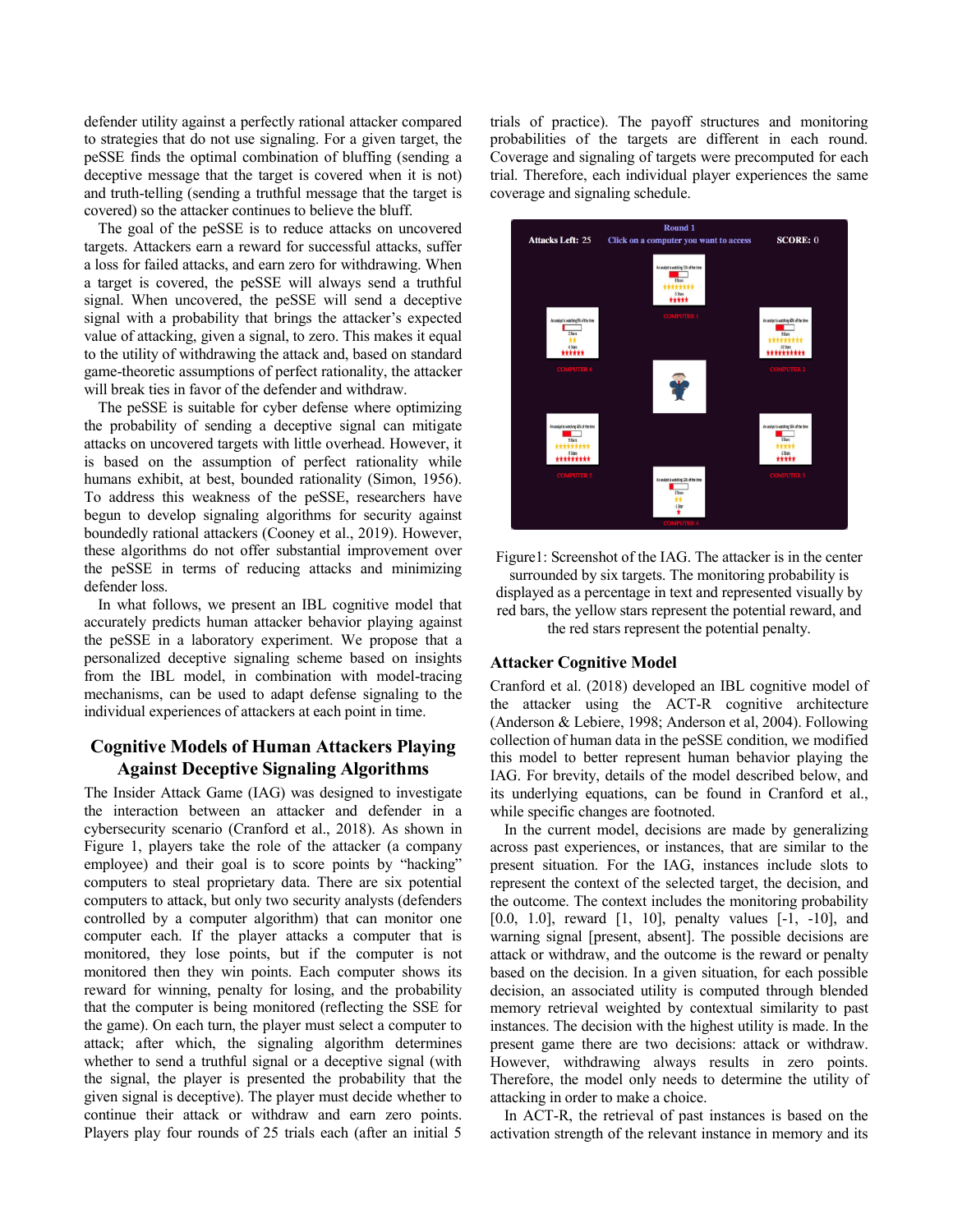similarity to the current context. The activation of an instance reflects the power law of practice and forgetting, and includes a partial matching process<sup>1</sup> reflecting the similarity between the current context elements and the corresponding context elements for the instance in memory. A variance parameter *s*  introduces stochasticity in retrieval. Similarities between numeric slot values are computed on a linear scale from 0.0, an exact match, to -1.0. Symbolic values are either an exact match or maximally different, -2.5, to prevent bleeding between memories for different actions and signal types.

A Boltzmann softmax equation<sup>2</sup> determines the probability of retrieving an instance based on its activation strength. The IBL model uses ACT-R's blending mechanism (Lebiere, 1999; Gonzalez et al., 2003) to calculate an expected outcome of attacking a target based on similarity to past instances. The expected outcome is the value that best satisfies the constraints of all matching instances weighted by their probability of retrieval.

In summary, the outcomes of past instances are weighted by their recency, frequency, and similarity to the current instance to produce an expected outcome. If the value is greater than zero then the model attacks, else it withdraws.

**IBL Model Procedure** To begin the IAG, the model is initialized with seven instances<sup>3</sup>: five represent a simulated practice round, and two represent knowledge gained from instructions (one instance had a signal value of *absent* and an outcome of 10, representing that attacking when a signal is absent will result in a reward; another instance had signal value of *present* and an outcome of 5, representing that attacking when a signal is present could result in either a penalty *or* a reward). On a given trial, the model first selects a target to attack. The model cycles through each target and generates an expected outcome of attacking via blending. The model selects the target with the highest expected outcome. Target selection is a passive process; therefore, no instances are saved in memory that could influence future decisions.

After selecting a target, the context is augmented with the value of the signal<sup>4</sup> (i.e., present or absent). The model then decides whether to attack or withdraw by generating an expected outcome via blended retrieval. The similarity of the selected target's context to past instances is based solely on the value of the signal<sup>5</sup> (monitoring probability, reward, and penalty values are ignored). In the IAG, the pop-up warning

 $\overline{a}$ 

message covers all information about the selected target. Therefore, we inferred that humans base their decisions only on the value of the signal and ignore, or forget, the occluded target information.

After determining the expected outcome, an instance is saved in memory that represents the model's expectations<sup>6</sup>. Humans tend to remember not only the actual experience, but also their expectations prior to the experience (Gonzalez et al., 2003). This serves as an implementation of confirmation bias, in which one's preconception of winning/losing can increase the likelihood of attacking/withdrawing on future trials (i.e., generating positive/negative expected outcomes).

After generating an expected outcome, a decision is made, and the action and outcome slots of the current instance are updated to reflect the action taken by the model and the ground-truth outcome. This final instance is saved in memory and thereby influences future decisions.

The model continues for four rounds of 25 trials each. The model behavior reflects its experiences. If an action results in a positive/negative outcome, then its future expectations will be increased/decreased, and the model will be more/less likely to select and attack that target in the future. Also, the impact of a particular past experience on future decisions strengthens with frequency and weakens with time.

# **IBL Model Evaluation Against Human Players**

The attacker IBL model was compared to human behavior in the IAG. In a laboratory experiment, human participants (i.e., "attackers") played against the peSSE signaling scheme. Participants were recruited via Amazon Mechanical Turk. All participants resided in the United States. For completing the experiment and submitting a completion code, participants were paid \$1 plus \$0.02 per point earned in the game, up to a maximum of \$5.50. Four participants were removed from analysis because they had incomplete data (e.g., data recording errors) or restarted the experiment after gaining experience, resulting in a final sample size of 100.

The data was analyzed for the probability of attack and the number of points earned by attackers across rounds. The probability of attack was calculated as the proportion of players that continued the attack on a given trial. Points were separated into mean losses and gains per round. Losses/gains were calculated as the total number of points lost/gained per round by attacking targets that were/weren't monitored.

The model played the IAG 1000 times to generate stable predictions of the probability of attack and total number of points obtained per round. At the end of each run, the model was reset to its initial state and its memory cleared. Due to the stochastic nature of the model, and the influence its experiences have on its future decisions, the model behaves differently on each run and can therefore represent a diverse population of human attackers without the need to parameterize for individual differences.

 $\overline{a}$ 

 $<sup>1</sup>$  The mismatch penalty parameter for the activation equation was</sup> originally set high at 2.5, but was reduced to the ACT-R default 1.0.

The temperature parameter was changed from the ACT-R default of  $\sqrt{2}$  \* s to a neutral value of 1.0 which results in retrieval probability reflecting the original presentation probability.

<sup>&</sup>lt;sup>3</sup> The model was originally initialized with 8 instances representing edges of the decision space, but we believe the current method is a more accurate representation of participants' experience.

<sup>4</sup> Representing the deception probability as an additional context slot in the instance resulted in a poorer model fit. It appears that humans do not consider, or know how to utilize, the information. Therefore, the deception probability was excluded from the context.

<sup>&</sup>lt;sup>5</sup> In the original model, the full context was used, but this resulted in an over-selection and reduced attack rate of high-reward targets.

<sup>6</sup> The model did not originally save this instance in memory and attacked far less often than humans. Saving this instance increased the mean probability of attack. This insight was key to understanding the biases humans have in the game and why they attacked so often.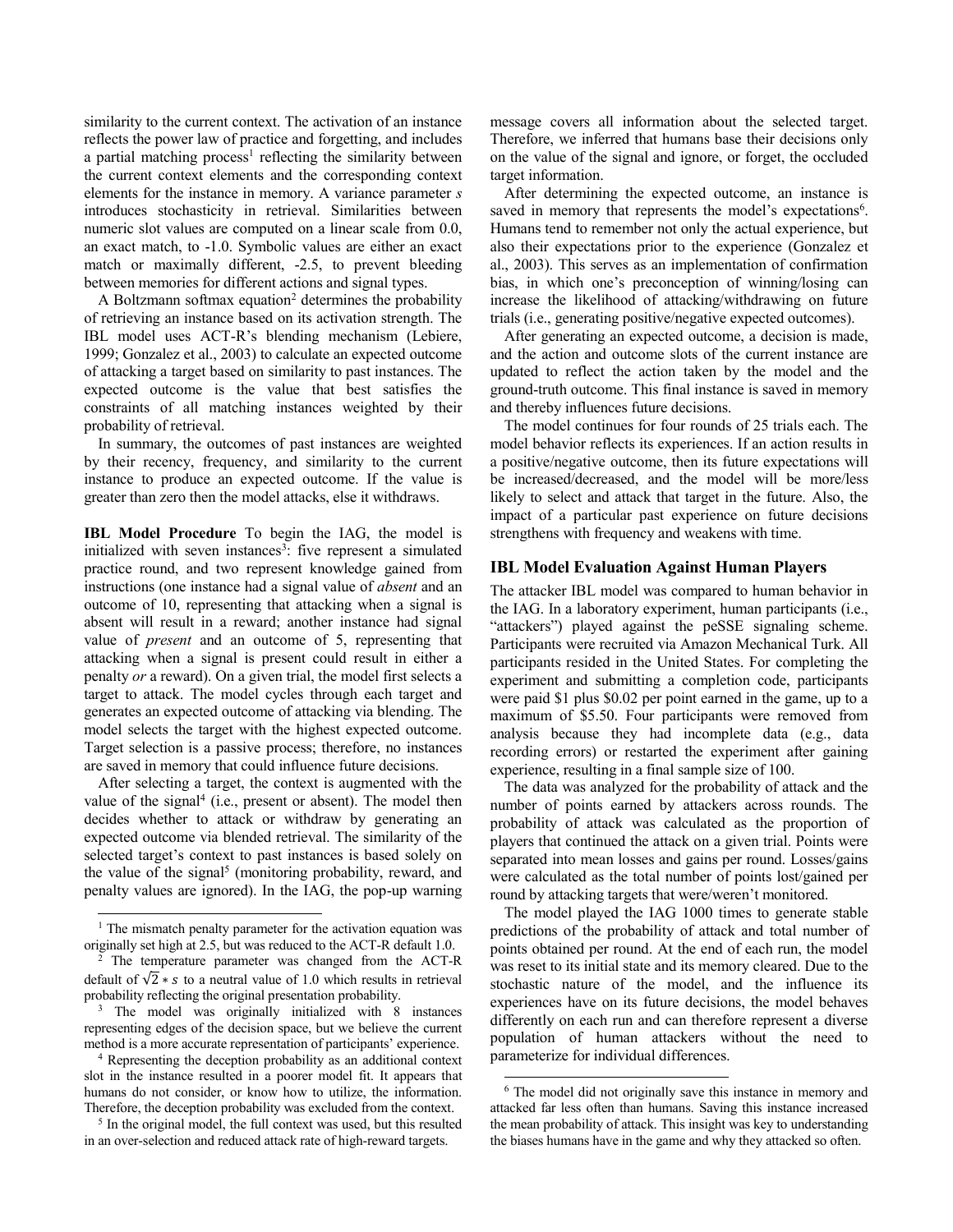

Figure 2: Probability of attack across trials and rounds (left side) and mean gains/losses per round (right side) for the humans compared to the IBL model. For probability of attack, RMSE and correlations (*r*) between human and model data are displayed under each round, and the aggregate values across the entire game are on the right under the legend.

Figure 2, left side, shows the mean probability of attack across trials and rounds for humans compared to the model. The dashed, gray line represents the peSSE predictions under assumptions of perfect rationality. Humans attack far more than perfectly rational attackers. Meanwhile, compared to the human data, the model is an excellent predictor of performance. RMSE and correlations, comparing the model to human data, are included at the bottom of the graph. The model is sensitive to the schedule of coverage, just as humans are, which produces the spiking pattern across trials.

Figure 2, right side, shows the average gains/losses for the humans compared to the model. Humans attack at a high rate, earning many points from attacks on uncovered targets, while incurring fewer losses. Moreover, the model accurately predicts this behavior. The peSSE suffers because human biases (e.g., recency, frequency, and confirmation) lead them to attack at higher rate, resulting in more experiences of wins than losses. The IBL model captures these biases, and therefore, can feasibly be used as a predictive tool for personalizing deceptive signals for an individual attacker. Notably, the model has accurately predicted human performance against other signaling algorithms (not reported here) prior to collection of human data.

## **Toward Personalized Deception**

To personalize deception, we can run the IBL model alongside the human to predict an individual's behavior and optimize the rate of deceptive signals. To make accurate predictions of an individual, two methods have proven useful to align the model behavior with the human's decisions: model-tracing and knowledge-tracing. Model-tracing aligns the model's *actual* actions and outcomes to those *observed* of the human. Knowledge-tracing aligns the *expected* actions and outcomes to match those *inferred* of the human.

#### **Model-tracing**

*Model-tracing* is a method used to align a model's behavior with that of the human and is commonly used to adjust feedback provided to the student in intelligent tutoring systems (see Anderson et al., 1995). The alignment helps in a way that future model predictions are adapted and optimized to the interaction with the human. For example, geometry tutors use model-tracing to keep track of where errors are made so that the learning experience can be tailored to the individual (Anderson, Boyle, & Yost, 1986).

We use model-tracing to synchronize the IBL model with the human's *observed* actions and experience in the IAG task. After each trial, the instance saved in memory that represents the model's decision and outcome is changed to reflect the human's action and outcome (i.e., the action and outcome slots are changed to match the human's). Therefore, on the next trial the model makes predictions based on the exact experience of the human and not on what it would have done based on its own past instances. With more trials, the model is expected to make more accurate predictions of a particular human's actions, as the model's memory aligns better with that of the human. Model-tracing changes the instances representing the *observed* ground truth decision and outcome. However, in order to generate accurate predictions, we must also align the model's expectations to those of the human.

# **Knowledge-tracing**

The model produces instances that represent the expected outcome of attacking, which contributes to confirmation bias, and these must also be changed. *Knowledge-tracing* can be used to *infer* the expectations humans had prior to making a decision that would contribute to confirmation bias. For example, if the model and human both decided to attack (or both withdraw), then nothing need change and the expected outcome generated by the model can be used to infer the human's expectation. However, if the model expects a positive outcome for attacking, but the human withdrew the attack, then we can *infer* that the human expected to lose (or vice versa). For these instances, we can modify the expected outcome slot to match the expectations of the player. We cannot infer this expectation precisely, so we set the expected outcome to either the reward or penalty of the selected target.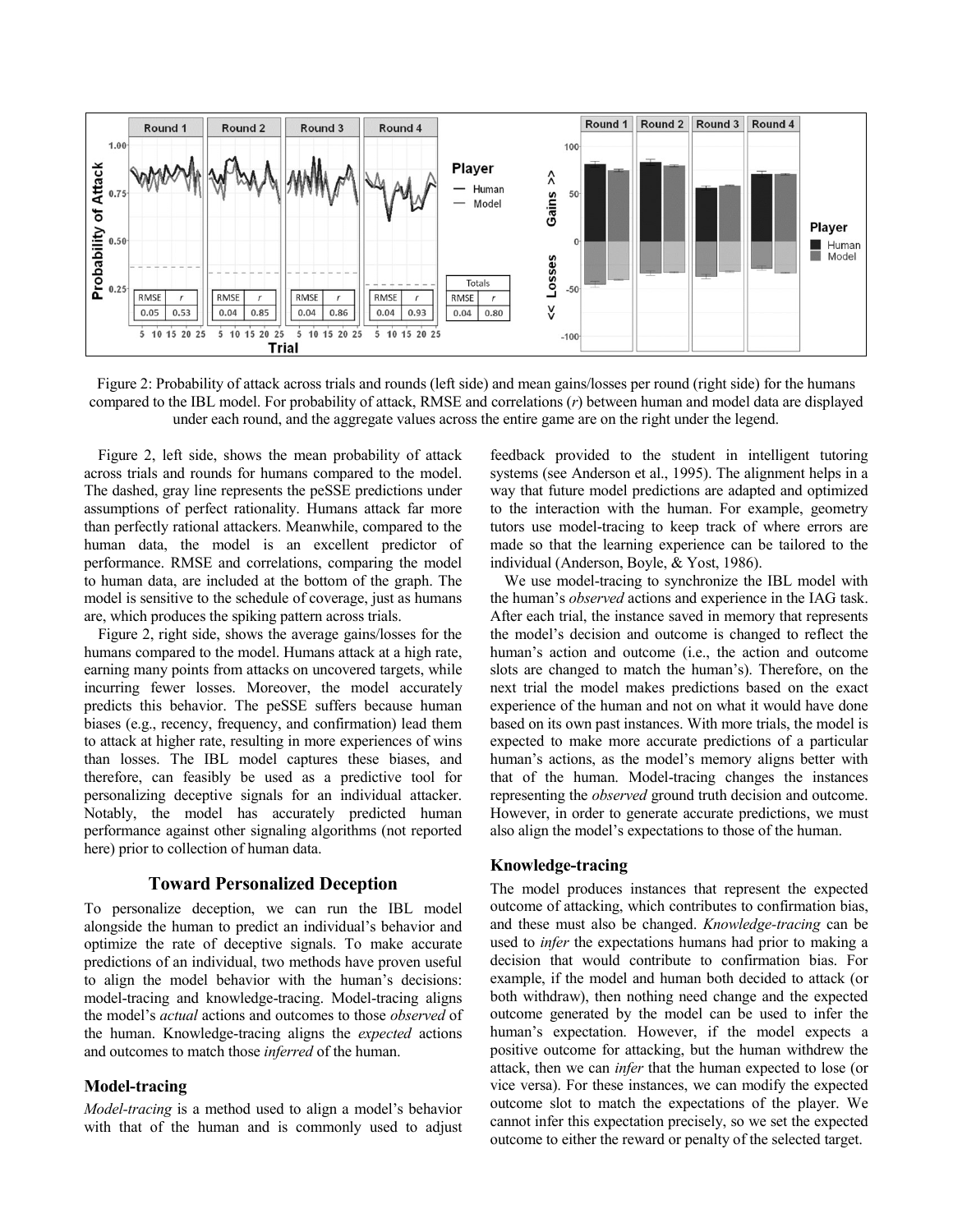#### **Model Predictions with Model & Knowledge-tracing**

To test the effectiveness of model- and knowledge-tracing for predicting human decision making, the model was run alongside human data in the peSSE condition. On each trial, the model simply makes a decision, which is recorded, and is then updated via model-tracing and knowledge-tracing. The model decision was then compared to the decision the human made to generate a probability of agreement between the model and human. The mean probability of agreement for rounds 1-4 are 86.4% (*SD* = 12.3%), 90.8% (*SD* = 11.4%), 89.6% (*SD* = 12.4 %), and 86.8% (*SD* = 15.5%), respectively.

The trial-to-trial agreement is highly accurate, just short of accounting for the entirety of human stochasticity. In fact, even at the 1<sup>st</sup> trial the model is accurate to 83.3%. Moreover, the model adapts well to the individual's probability of attack. Figure 3 shows the overall probability of attack of individual model runs compared to the human it traced. The model is exceptionally accurate in adapting to the human,  $r^2 = 0.95$ . Using techniques of model-tracing and knowledge-tracing, the model makes very accurate predictions and could feasibly be used in designing a personalized signaling scheme.





#### **A Personalized Deceptive Signaling Scheme**

The peSSE signaling scheme uses deceptive signals on uncovered targets but not on covered targets. These schemes invite attacks with impunity when no signal is given. Therefore, a broader and more symmetrical approach may be warranted, as has been explored in recent game-theoretic research (Cooney et al., 2019). The following signaling scheme also uses deceptive signals when a target is covered.

If the goal is to minimize the probability of attack as a function of the warning signal then it can be shown that we must reach an equilibrium where the probability of attack given a warning, P(A|W), is equal to the probability of attack given no warning, P(A|NW). A signal must be generated at a rate that preserves this equality. We can examine the impact of the presence or absence of a signal in various situations. For example, given an attack, if a target is covered, the attacker will lose, and their future probability of attack will be lower. If a target is uncovered, the attacker will win, and their future probability of attack will be higher. Each outcome thus increases or decreases one of the attack probabilities. In particular, the change in attack probability (decrease or increase) is determined by whether the selected target is covered or not, respectively, while the probability impacted (signal or no signal) is determined by the presence or absence of a signal, respectively. This results in the following algorithm for signal generation: if the selected target is covered, if  $P(A|W)$  is greater than the  $P(A|NW)$  then generate a signal, otherwise do not generate a signal; but if the selected target is not covered, if  $P(A|W)$  is greater than the  $P(A|NW)$ then do not generate a signal, otherwise generate a signal.

The role of the cognitive model in this algorithm is to determine P(A|W) and P(A|NW). We know the model generates expected outcomes of attacking and decides to attack if the value is greater than zero. Therefore, we can simply generate the expected outcome of attacking given the presence or absence of a signal and compare them to compute the conditions used in the algorithm above. An essential point is that those expected values are not the true expected values, but the model's subjective expected value given its limited experience and its reflection of human cognitive biases.

Intuitively, if the selected target is covered, then we decide on whether to generate a signal or not depending on which condition is most likely to lead to an attack. This corresponds to trying to catch the attacker when the target is covered, lowering the future probability of attack. Conversely, if the selected target is not covered, select the condition (signal or not) least likely to lead to an attack. Again, the accuracy of the cognitive model is essential in this approach to capture the subject's intention to attack or not. We can use the current model to track an individual's decisions and generate predictions of their probability of attack given the situation.

## **Effectiveness of Personalized Signaling Scheme**

To generate predictions of the effectiveness of this personalized signaling scheme, we ran the IBL model through the IAG while using the personalized signaling scheme described above to make predictions about the expected outcome of attacking, given a signal and given no signal. Based on those predictions and the underlying coverage of the selected target, the scheme determined whether or not to give a signal on each trial.

Compared to the human performance in peSSE, the personalized signaling method is expected to reduce the probability of attack by an average of  $2.7\%$  (RMSE =  $6.6\%$ ). Meanwhile, Figure 4 shows that personalized signaling will result in fewer gains and more losses. Looking further into the data, Figure 5 plots the probability of attack across the various targets, based on their monitoring probability. Compared to human performance, the personalized signaling method seems to shift the distribution of attacking toward targets with a higher monitoring probability, and therefore the IBL model incurs more penalties.